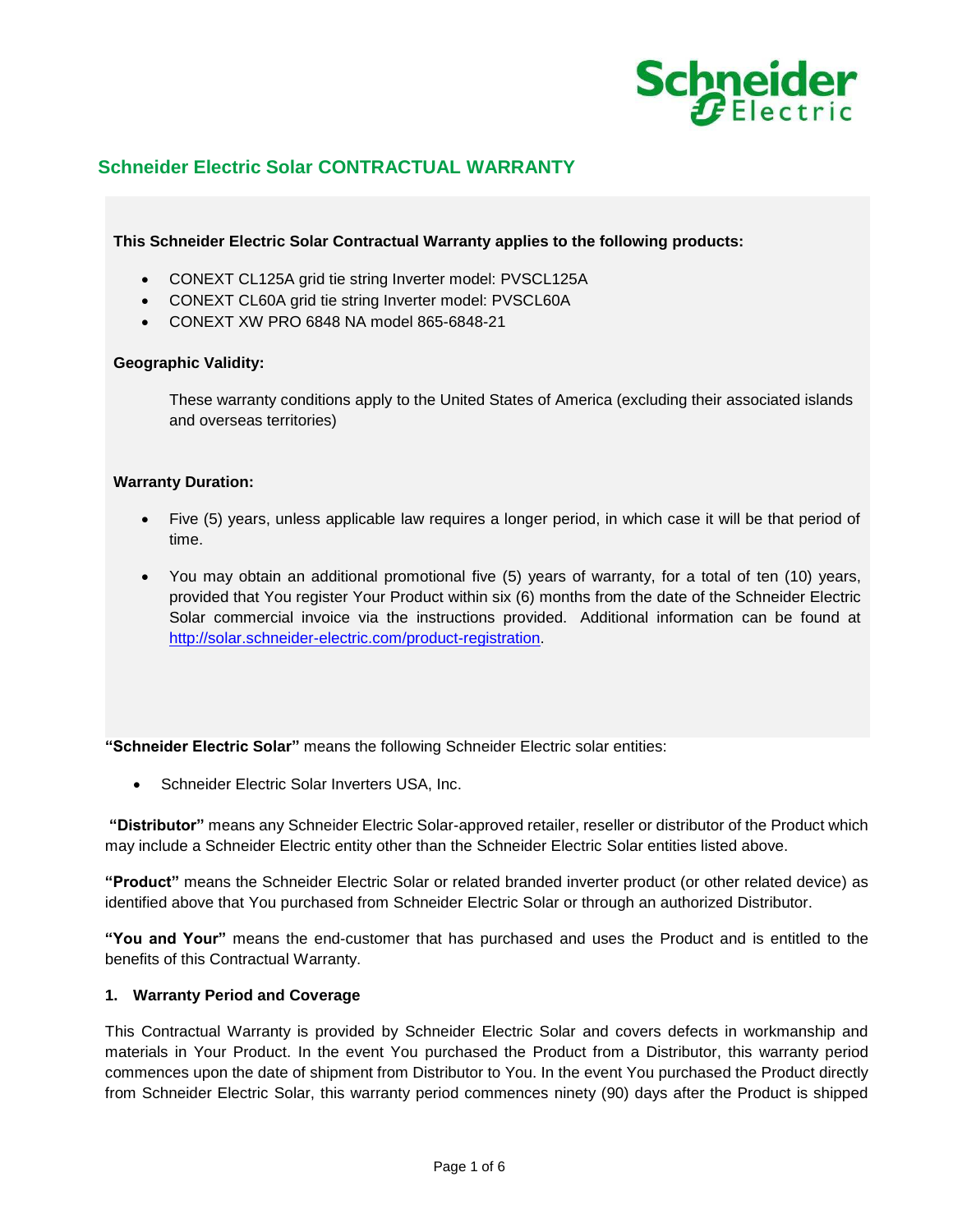

from Schneider Electric Solar. The warranty period expires on the same date either (a) five (5) years later or (b) if You properly registered Your Product as specified above, ten (10) years later, unless otherwise agreed in writing (the "Warranty Period"). This Contractual Warranty, with prior written notice, is transferable to subsequent owners but only for the unexpired portion of the Warranty Period.

This Contractual Warranty does not cover and Schneider Electric Solar is not responsible for labor costs arising from or expenses related to the removal of defective Product(s) and the installation of replacement Product(s).

# **2. Warranty Claims**

If Your Product becomes defective and You notify Schneider Electric Solar of such defect within the Warranty Period, Schneider Electric Solar will, at its sole discretion, either (i) repair the defective Product or (ii) replace with new, reconditioned parts or similar parts of equivalent depreciated value, provided that Schneider Electric Solar through inspection establishes the existence of such a defect which is covered by this Contractual Warranty. If Schneider Electric Solar elects to perform any onsite warranty services, Schneider Electric Solar requires a site escort (arranged and paid for by You) for all such warranty services. Accordingly, if Schneider Electric Solar elects to perform such on-site warranty servicing, You will need to provide Schneider Electric Solar with the relevant contact information for Your site escort for scheduling purposes. Alternatively, Schneider Electric Solar may elect, at its sole discretion, to provide You with cash compensation equal to the Product's value depreciated by the number of years of operation under the Warranty Period.

If Schneider Electric Solar repairs or replaces a Product, its warranty continues for the remaining portion of the original Warranty Period or ninety (90) days from the date of the repair or return shipment to the customer whichever is greater. All replaced Products and all parts removed from repaired Products become the property of Schneider Electric Solar.

# **3. Warranty Limitations**

 $\overline{a}$ 

This Contractual Warranty does not warrant uninterrupted or error-free operation of the Product or cover normal wear and tear of the Product or costs related to the removal, installation, or troubleshooting of the customer's electrical systems. The warranty claims that relate to damages, failures or defects caused by any of the following factors are not covered by this Contractual Warranty:

- Failure to commission the Product within twenty-four (24) months<sup>1</sup> from the date of the Schneider Electric Solar commercial invoice,
- If the Product has been commissioned and shut down or depowered for a period in excess of twenty-four (24) months,
- Improper use or non-compliance with installation, commissioning, operation or maintenance instructions (e.g., the Owners Guide, the Installation Guide),
- Unauthorized commissioning, modifications, changes or attempted repairs,
- Vandalism or destruction through external influences including damages caused by persons or animals,

 $1$  The Product may need to be charged, recharged or reconditioned to restore the internal properties of the Product's capacitor if it has not been operated for an extensive period of time in which case You will be responsible for all applicable fees and costs of such restorative services. If You plan to store the Product prior to commissioning or to depower the Product after commissioning, please review the storage instructions and guidelines within the Owner's Guide.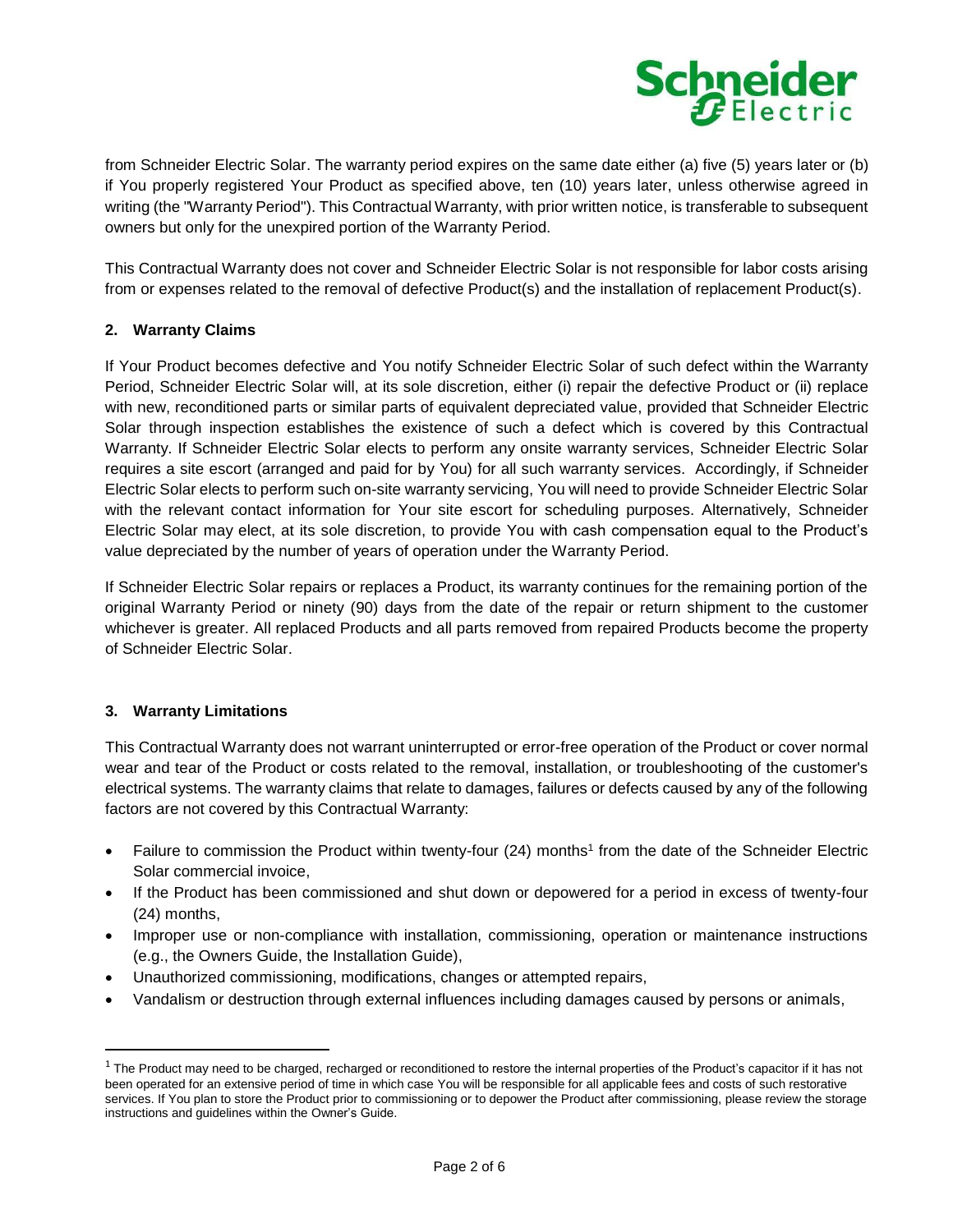

- Use in an unsuitable environment, including any environment or location that causes excessive wear and tear or that is difficult or unsafe for Schneider Electric Solar representatives to access,
- Insufficient ventilation,
- Installation in a corrosive environment including, for example, an environment in which the Product is exposed to acid rain, hydrogen sulfide or excessive salt in the air (except for any such exposure to environmental conditions that Your Product was specifically designed to withstand as indicated in the applicable specifications for Your Product),
- Failure to observe applicable safety standards and regulations,
- Damages during transportation or storage,
- Force majeure, examples include, but not limited to: fire, flood, earthquakes, storm damage, overvoltage and lightning strikes
- Exposure to fire, water, snow, moisture, or liquid ingress or sand (except for any such exposure to environmental conditions that Your Product was specifically designed to withstand as indicated in the applicable specifications for Your Product),
- Used as a component part of another product expressly warranted by another manufacturer,
- If the original identification (trade-mark, serial number, QR code) markings have been defaced, altered, or removed,
- Consumable components of any type are not covered by this Contractual Warranty, including but not limited to fuses, surge arrestors and fans, and
- Cosmetic shortcoming which do not impair the use of the Product for the intended purpose i.e. supply of energy.

Warranty claims also exclude:

- Damages arising due to the fact that the use of the Product for the intended purpose is no longer possible or only possible with restrictions as a result of amendments to the statutory provisions applicable to the operation of the Product made after the delivery of the Product,
- Compensation for damages related to loss of power production or business operation or any expenses incurred by customer towards repair, removal and/or replacement of the Product (including but not limited to labor, transportation, temporary power),
- Costs or damages arising from changes to existing PV systems, building installations or other site changes,
- Any Products that are damaged during shipment, and
- This warranty only applies to defects in workmanship and materials which does not include claims involving regulatory compliance. To make sure Your Product meets the applicable regulatory requirements which are in place at the time of purchase, please see the applicable Product Manuals and/or Your sales contract.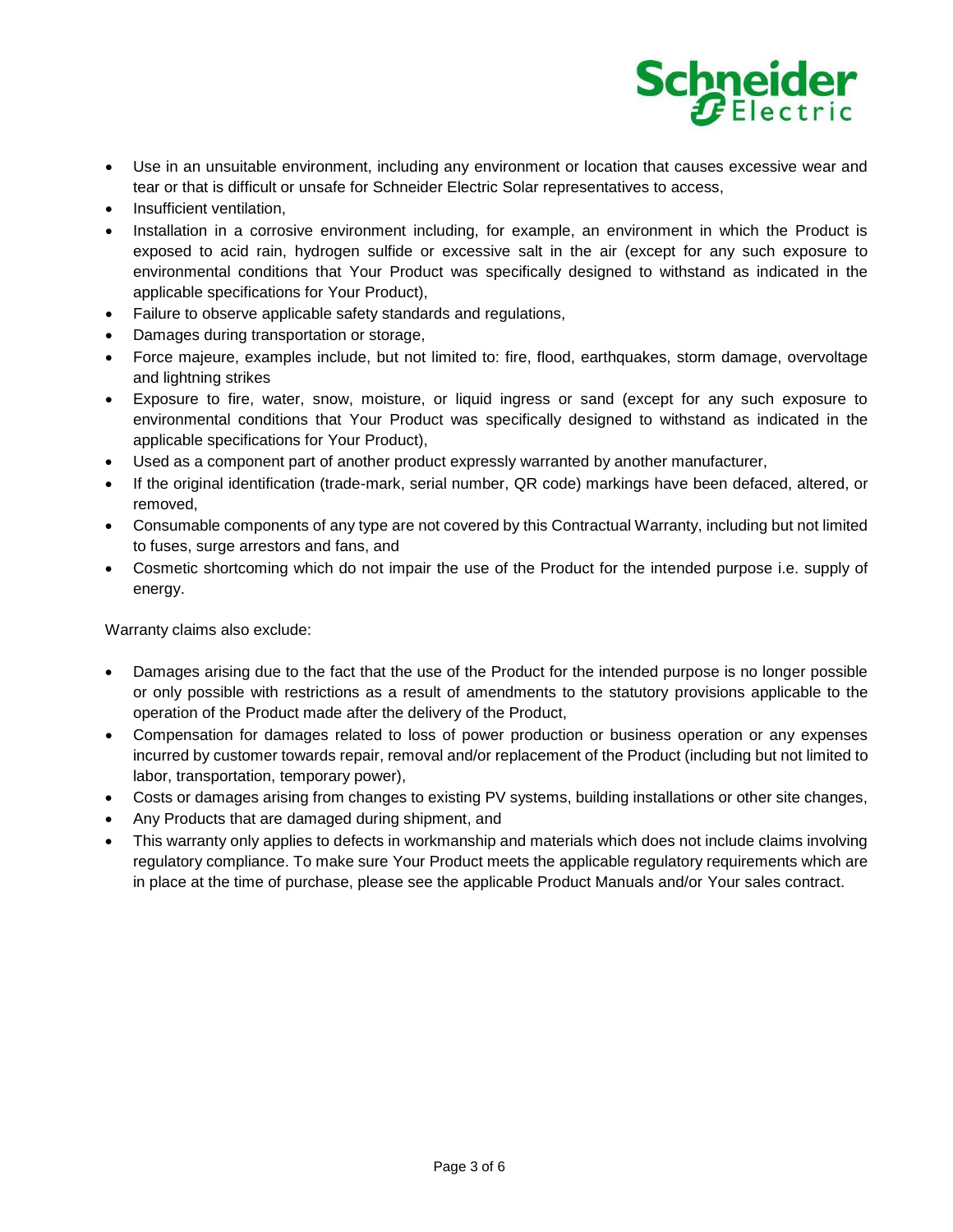

# **4. Warranty Return and Repair Process**

Contact Schneider Electric Solar with a brief description of the error to evaluate and troubleshoot the issue while the Product is in the field, as many problems can be solved with remote guidance.

Please have Your Owner's Manual ready for reference and be prepared to supply:

- o The serial number and part number of Your Product
- o A copy of Your dated commercial invoice
- $\circ$  Information about the installation and commissioning or inspection certificate
- $\circ$  Information about the failure

# **Schneider Electric Solar or designated service provider reserves the right to refuse exchange requests for lack of proper documentation and information**.

#### **i. Return Material Authorization (RMA) for defective Products**

After attempts to correct the problem remotely with Your assistance and if the Product must be returned to Schneider Electric Solar or designated service provider for replacement or repair, You must obtain a Return Material Authorization (RMA) number and the correct return center "Ship to" address. **Product shipments will be refused and returned at Your expense if they are unauthorized or returned without an RMA number.** 

# **ii. Once an RMA has been issued for exchange for defective Products**

Schneider Electric Solar or designated service provider, at its sole discretion, will ship an equivalent replacement Product to You. The allegedly defective Product must be returned in the same transport packaging that the replacement product was provided in. The defective Product must be shipped back to Schneider Electric Solar within **ten (10)** working days after receiving the replacement Product. If Schneider Electric Solar does not receive the Product within this timeframe, the Product cost will be billed back to You (including shipping costs, handling fees and if applicable all taxes, duties and tariffs).

# **Specific Information Regarding Warranty Coverage**

Visually evident damage caused by shipping or mishandling is to be reported to the freight carrier within twentyfour (24) hours. Shipping damage is the responsibility of the freight carrier, not Schneider Electric Solar and should always be duly noted with the freight carrier prior to accepting and signing for the Product.

# **5. Invalid Warranty Claim**

If the allegedly defective Product that is returned to Schneider Electric Solar (or service partner) pursuant to this Warranty Statement is found by Schneider Electric Solar to be free of defects, Schneider Electric Solar will charge a flat-rate inspection charge for each Product of €235, plus any Warranty Logistics Costs incurred by Schneider Electric Solar. In the event that Schneider Electric Solar ships a replacement Product to You before its inspection and thereafter determines the alleged defective Product to be defect free based on its inspection,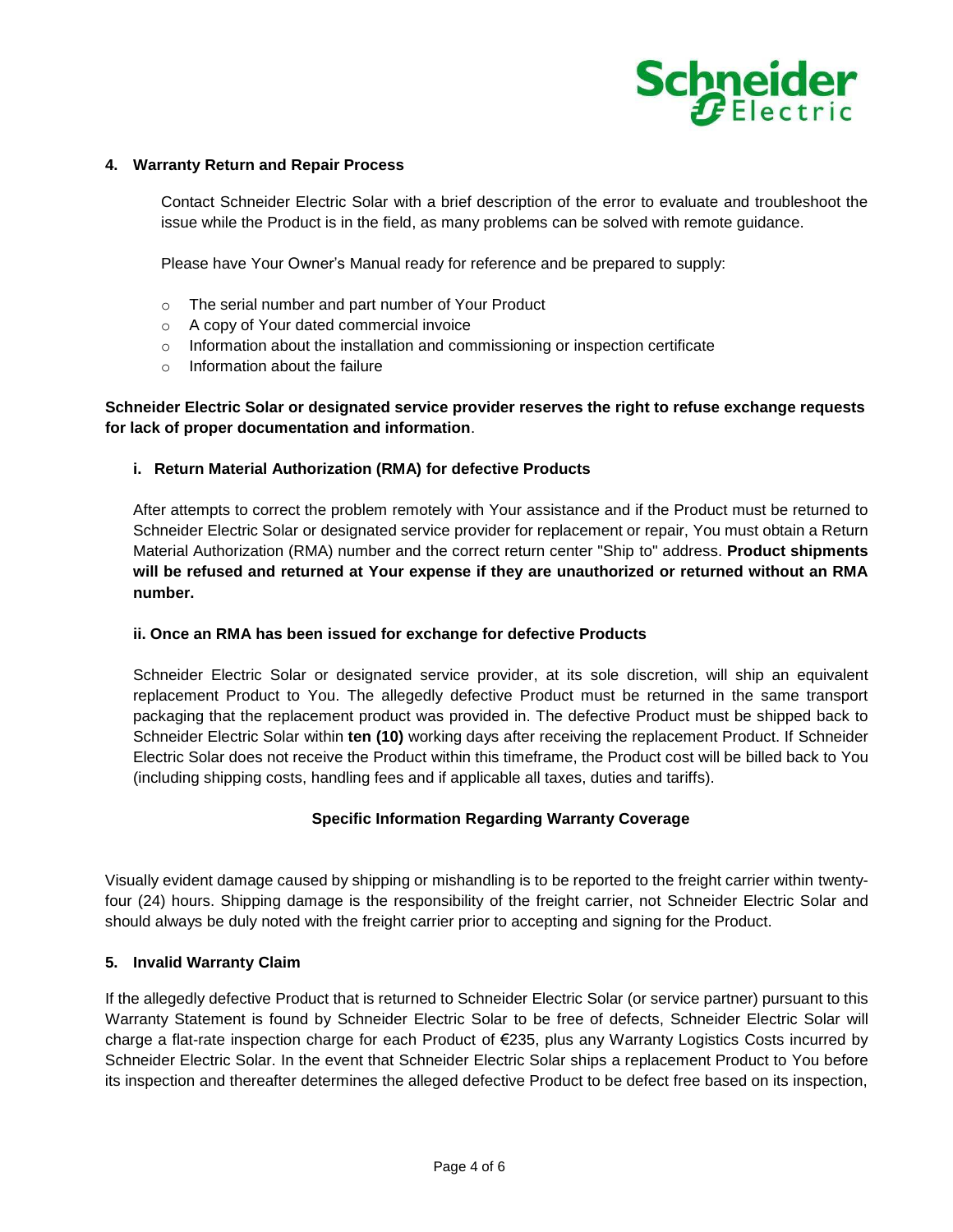

Schneider Electric Solar will (i) return the defect free Product to You and (ii) charge You for the replacement Product.

# **6. Disclaimer of Implied and Other Warranties and Limitation of Liability**

THIS CONTRACTUAL WARRANTY IS THE SOLE AND EXCLUSIVE WARRANTY PROVIDED BY SCHNEIDER ELECTRIC SOLAR IN CONNECTION WITH YOUR SCHNEIDER ELECTRIC SOLAR PRODUCT AND IS, WHERE PERMITTED BY LAW, IN LIEU OF ALL OTHER WARRANTIES, CONDITIONS, GUARANTEES, REPRESENTATIONS, OBLIGATIONS AND LIABILITIES, EXPRESS OR IMPLIED, STATUTORY OR OTHERWISE IN CONNECTION WITH THE PRODUCT, HOWEVER ARISING (WHETHER BY CONTRACT, TORT, NEGLIGENCE, PRINCIPLES OF MANUFACTURER'S LIABILITY, OPERATION OF LAW, CONDUCT, STATEMENT OR OTHERWISE), INCLUDING WITHOUT RESTRICTION ANY IMPLIED WARRANTY OR CONDITION OF QUALITY, MERCHANTABILITY, MERCHANTABLE QUALITY, OR FITNESS FOR A PARTICULAR PURPOSE.

ANY IMPLIED WARRANTY OR CONDITION OF MERCHANTABILITY, MERCHANTABLE QUALITY OR FITNESS FOR A PARTICULAR PURPOSE TO THE EXTENT REQUIRED UNDER APPLICABLE LAW TO APPLY TO THE PRODUCT SHALL BE LIMITED IN DURATION TO THE PERIOD STIPULATED UNDER THIS CONTRACTUAL WARRANTY.

# **LIMITATION OF LIABILITY**

WHERE APPLICABLE LAW ALLOWS AND DOES NOT PROHIBIT OR RESTRICT SUCH LIMITATION, SCHNEIDER ELECTRIC SOLAR'S LIABILITY FOR ANYTHING RELATING TO THIS PRODUCT SHALL BE LIMITED TO THE PRICE PAID FOR THE PRODUCT.

TO THE MAXIMUM EXTENT ALLOWED BY APPLICABLE LAW, IN NO EVENT WILL SCHNEIDER ELECTRIC SOLAR BE LIABLE FOR: (A) ANY SPECIAL, INDIRECT, INCIDENTAL OR CONSEQUENTIAL DAMAGES, INCLUDING LOST PROFITS, LOST REVENUES, FAILURE TO REALIZE EXPECTED SAVINGS, OR OTHER COMMERCIAL OR ECONOMIC LOSSES OF ANY KIND, EVEN IF SCHNEIDER ELECTRIC SOLAR HAS BEEN ADVISED, OR HAD REASON TO KNOW, OF THE POSSIBILITY OF SUCH DAMAGE; AND/OR (B) ANY DAMAGE OR INJURY ARISING FROM OR AS A RESULT OF MISUSE OR ABUSE, OR THE INCORRECT INSTALLATION, INTEGRATION OR OPERATION OF THE PRODUCT BY PERSONS NOT AUTHORIZED BY SCHNEIDER ELECTRIC SOLAR.

# **EXCLUSIONS AND CLARIFICATIONS**

THE CONTRACTUAL AND/OR STATUTORY WARRANTY OBLIGATION OF THE PRODUCT SELLER AND YOUR CORRESPONDING STATUTORY WARRANTY RIGHTS WHICH MAY NOT LAWFULLY BE EXCLUDED OR LIMITED ARE NOT AFFECTED BY THIS CONTRACTUAL WARRANTY. FURTHERMORE, SHOULD THIS CONTRACTUAL WARRANTY VIOLATE ANY NATIONAL, STATE, PROVINCIAL OR OTHER GOVERNMENTAL STATUTORY RIGHTS WHICH MAY NOT LAWFULLY BE EXCLUDED OR LIMITED AND WHICH GRANT YOU ANY RIGHTS IN ADDITION TO THE CONTRACTUAL WARRANTY, THEN SUCH STATUTORY RIGHTS SHALL NOT BE AFFECTED BY THE PROVISIONS OF THIS CONTRACTUAL WARRANTY.